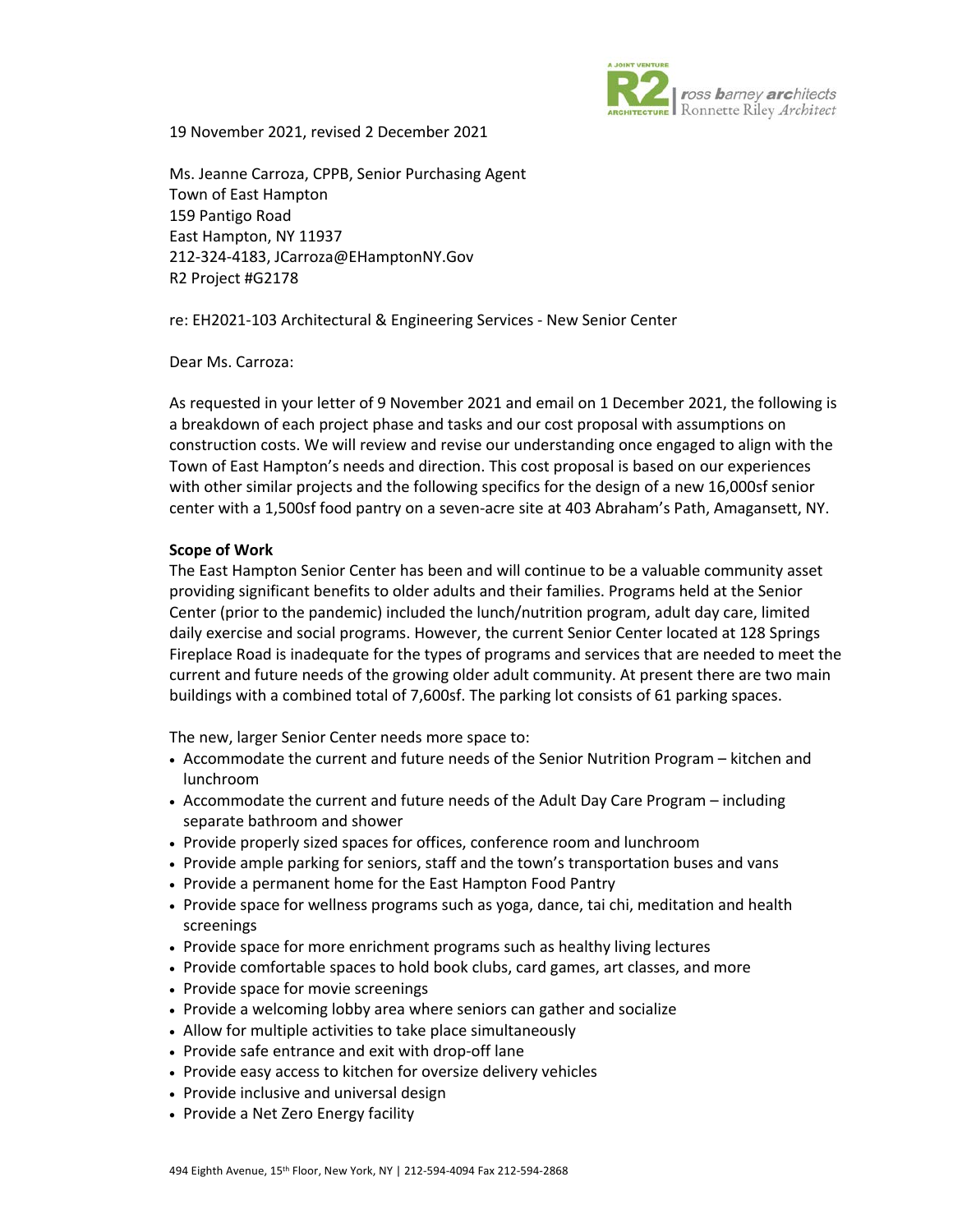

Architect Services include:

- Approximately 18 meetings, both virtual and in-person, with the Client up to two hours each during Schematic Design, Design Development and Construction Document Phases.
- One, two-hour site meeting as required, but no less than bi-weekly, with the Contractor and Client during Construction Administration, plus travel (approximately 50 in-person site visits).
- One submission and one revision to the Building Department.

# **Budget**

It is our understanding that East Hampton currently has \$10 Million to construct a new Senior Center and there may be additional funds needed to be raised. We will work with you to determine the maximum benefit for your budget. In this way, you are assured top-quality design and quality construction.

# **Schedule**

We will work carefully with you to create and develop your project within the budget and schedule to be determined by you with our help. We will have meetings, prepare sketches and renderings, prepare technical drawings and visit the site, among other things. The fee is related to time and manpower and any extension or compression of the proposed schedule and Scope of Work may require fee adjustments for that specific phase. Based on a 1 January 2022 start date, the preliminary estimated schedule we proposed is:

|                                                   | <b>Start</b>             | End        |
|---------------------------------------------------|--------------------------|------------|
| Info Gathering / Community Outreach / Programming | 01/01/2022               | 02/14/2022 |
| 30% Schematic Design                              | 02/15/2022               | 03/28/2022 |
| 60% Design Development                            | 03/29/2022               | 05/23/2022 |
| 100% Construction Documents                       | 05/24/2022               | 08/16/2022 |
| Bid / Negotiation                                 | 08/17/2022               | 09/14/2022 |
| <b>Construction Administration</b>                | 09/15/2022               | 03/14/2024 |
| <b>Post Occupancy Services</b>                    | 03/15/2024               | 05/10/2024 |
| Net Zero Evaluation                               | Annually for three years |            |

The following are the major tasks to be performed in each phase of the project:

# **Basic Services (as defined in the AIA Contract including Architect, MEP Engineer, Structural Engineer and Cost Estimator)**

### *Schematic Design – 6 Weeks*

- 1. Review Client program and Community Outreach Report.
- 2. Coordinate Surveying Services, Geotechnical Testing and Traffic Studies per project requirements.
- 3. Visit the site, prepare field survey and photo-document existing conditions.
- 4. Assist Client with program development and financial performa per project requirements.
- 5. Prepare preliminary layouts and freehand sketches for review and approval.
- 6. Provide wire diagram 3d visualization of building massing in rendering program.
- 7. Work with Client to establish budget and schedule.
- 8. Finalize required consultants.
- 9. Kick-off meeting and review design direction.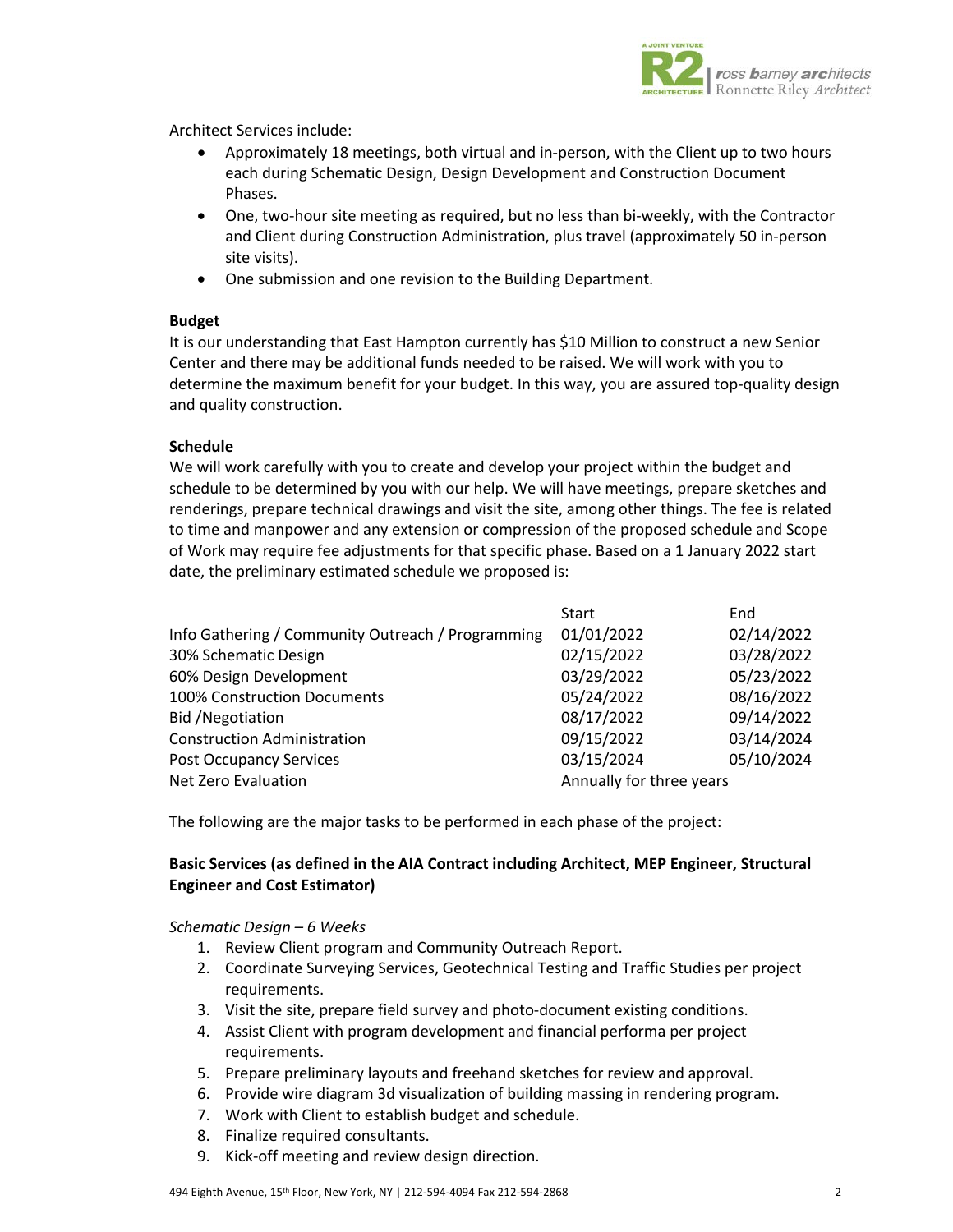

- 10. Provide SD Cost Estimate.
- 11. Approximately four meetings.
- 12. Present SD deliverable to community and stakeholders.
- 13. Deliverables: Architectural Design Drawings; SD Cost Estimate

### *Design Development – 8 Weeks*

- 1. After approval of Schematic Design, develop key elements.
- 2. Develop scaled plans and elevations for review by Client and stake holders.
- 3. Assist Client or Client's representatives with preparation of submittals for required entitlements including assembling of graphics and narrative.
- 4. Provide Client with background materials for marketing.
- 5. Present project to public or private entities as determined by the project requirements.
- 6. Finalize design.
- 7. Coordinate consultants work with architectural design.
- 8. Review and adjust budget and schedule.
- 9. Provide DD Cost Estimating Services as determined by project requirements.
- 10. Approximately six meetings.
- 11. Present DD deliverable to community and stakeholders.
- 12. Deliverables: 60% Design Drawings & Specifications, including Subconsultants Drawings; DD Cost Estimate

### *Construction Documents – 10 Weeks*

- 1. Prepare working drawings suitable for permitting and competitive bidding.
- 2. Direct and coordinate the design and documentation of subconsultants.
- 3. Assist Client in identifying any Client-supplied items, such as: security, AV/IT and appliances.
- 4. Coordinate consultants work with architectural design.
- 5. Complete documents for filing with the Building Department.
- 6. Approximately eight meetings.
- 7. Deliverables: 100% Construction Documents; CD Cost Estimate

### *Bid Negotiation – 4 Weeks*

- 1. Assist Client with bid solicitation from qualified general contractors.
- 2. Respond to questions raised or interpretation required by contractors during the bidding period.
- 3. One site walkthrough or meeting with bidding contractors and one meeting with selected contractor.
- 4. Assist Client to analyze bids and make recommendations in awarding contracts.
- 5. Facilitate construction contract for Client's review and signature.
- 6. Deliverables: Bid leveling matrix; Select contractor

### *Construction Administration Phase – Estimated at 18 months*

- 1. Forward instructions to contractors, vendors and/or suppliers.
- 2. Site observation averaging one two-hour visit as needed, but no less than bi-weekly, to determine if work is proceeding in accordance with Contract Documents.
- 3. Review, approve and take appropriate action on contractor's submittals such as shop drawings, product data and samples.
- 4. Respond to contractor's Request for Information (RFI).
- 5. Determine amounts owed and approve Client payments to contractors and suppliers.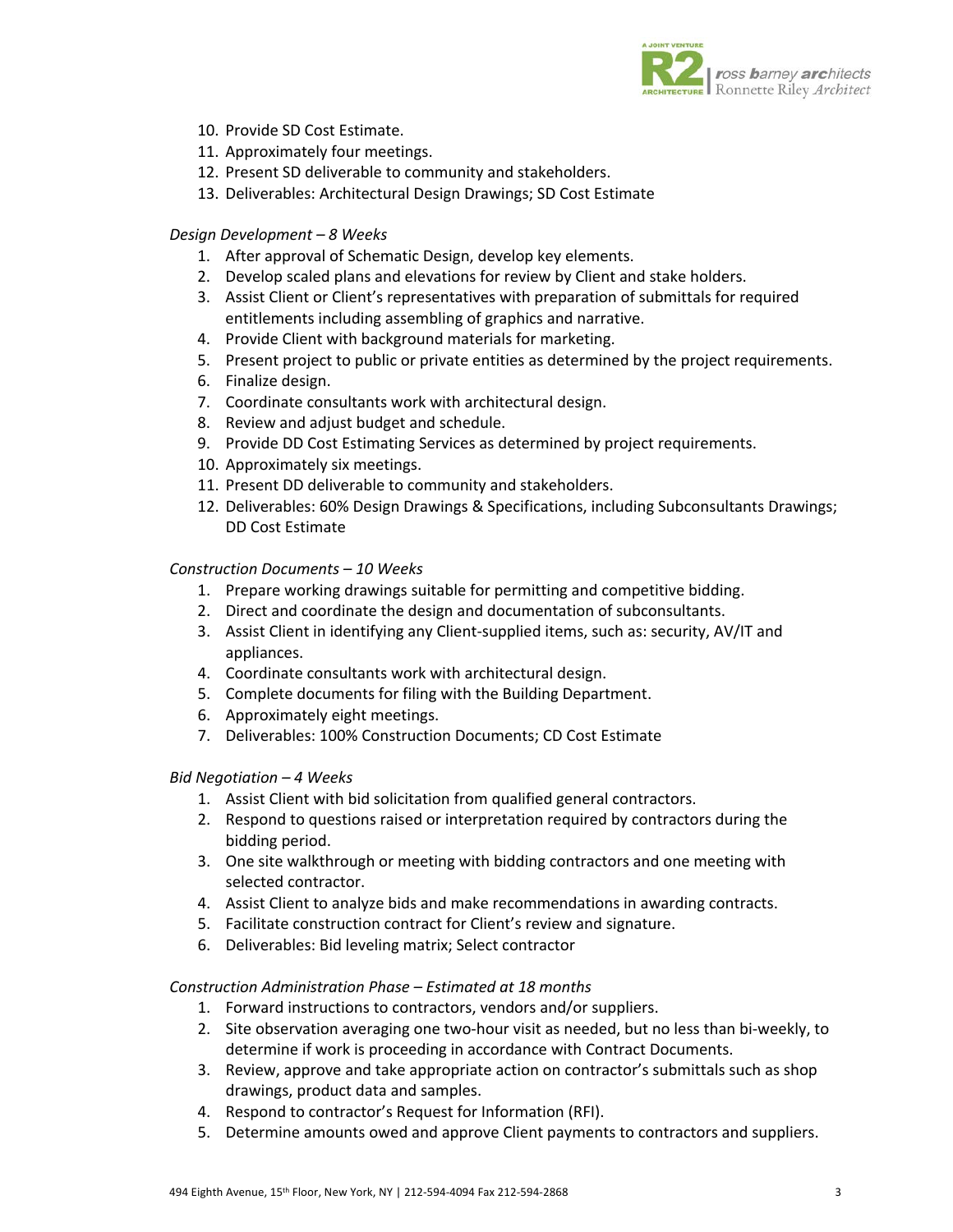

- 6. Review final placement of all items and inspect for damage, quality, assembly and function.
- 7. Prepare a detailed punch list of items to be corrected and completed prior to authorization of final payment to contractor.
- 8. Deliverables: Minutes of meetings and site visits; responses to Contractors and Clients request for information; punch list; completed Senior Center & Food Pantry

# **Services Beyond Basic Services (Additional Specialty Consultants, Assistance and Services Required or Desired for the Project)**

# *Information Gathering / Community Outreach / Programming – 6 Weeks*

We envision a holistic initial effort that combines information gathering, community outreach, and programming. The intent of this effort is to establish the goals, parameters, and technical requirements that will guide the subsequent design phases, and to obtain community consensus for the project.

- 1. Conduct a kickoff meeting with the town and Senior Center staff to establish lines of communication, review the project schedule, and to define the goals (aspirational, aesthetic, functional, and sustainability goals) for the project.
- 2. Set up an initial meeting with the community. This would ideally be in-person, but we can structure an online event as necessary to respond to the sensitivity of the stakeholder group to having face-to-face meetings during the pandemic. The intent is for this meeting to be informal and inclusive, and to allow community members to have a sense of ownership in the design of the new Senior Center by expressing their goals and aspirations for the project.
- 3. Help the Client build a coalition / steering committee of seniors, community members and Human Services staff that will be champions for the project.
- 4. Obtain community input through a combination of online or in-person workshops and meetings, mailers, polls and surveys (digital and analog) to further define the project goals, aspirations, and desired programmatic elements.
- 5. Synthesize Client and community input and present the data collected to date. This information, which will include a preliminary program, will ideally be presented in a public, town-hall meeting to help build consensus on key goals, project needs, and clarify the nature of the design opportunities.
- 6. Interview staff of the Senior Center to further define space needs and technical requirements
- 7. Prepare a tabular program, room data sheets, and adjacency and stacking diagrams to define the size, relationship, and technical requirements for each space.
- 8. Deliverable: Community Outreach and Programming Report

# *Landscape Design - Simultaneous with Other Phases*

- 1. Overall site planning, including building siting, locations of parking and drive aisles, and on-site stormwater management areas (final detailed drawings of parking, drive aisles and stormwater management areas by Civil).
- 2. Conceptual site grading (final grading by Civil).
- 3. Detailed plans for pedestrian hardscape surfaces (plazas/patios, etc.).
- 4. Site furnishing plans and details.
- 5. Planting plans, schedule, and details.
- 6. Deliverable: Landscape Plan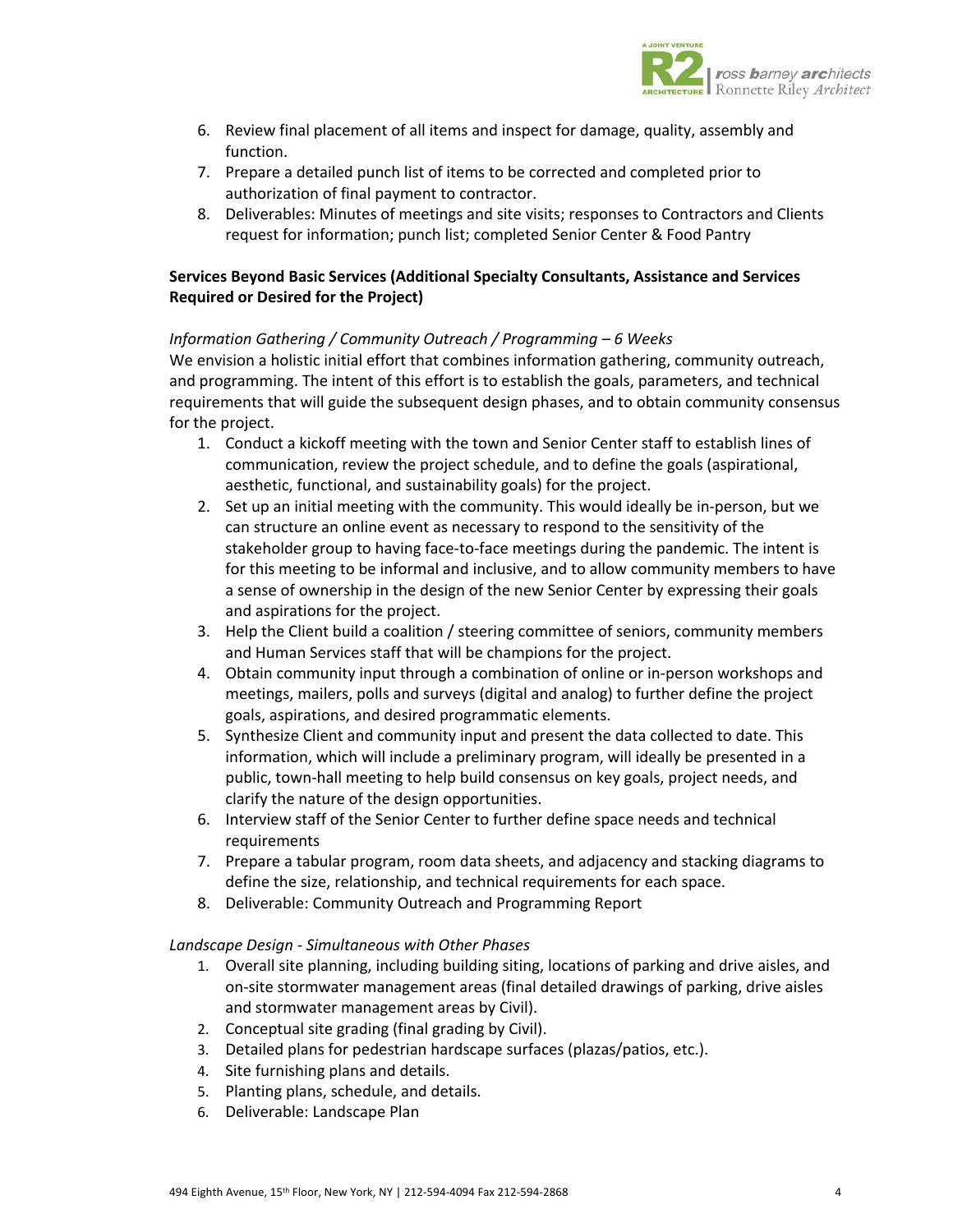

## *Graphic Design & Wayfinding - Simultaneous with Other Phases*

- 1. Provide wayfinding signage for building directory, department/area identification, lobby & reception area, directional signage throughout building, wayfinding of outdoor spaces (entrance signs, drive directions, parking & landscaped paths).
- 2. Provide identification signage (public and non-public areas): exterior building identification signs, room and room number identification signs, flexible system for office name plaques, information and regulatory signage.
- 3. Provide code signage, including all ADA signage (public and non-public areas): Place of Assembly signage, restroom identification, parking, emergency evacuation plans, tactile/Braille egress signs.
- 4. Provide Donor signage, including system for signage to add donors. Provide strategy for room naming and exterior signage naming opportunities.
- 5. Deliverables: Building signage, standards, guidelines and specifications

## *Furniture, Fixtures & Equipment (FF&E) - Simultaneous with Other Phases*

- 1. Provide layout for FF&E.
- 2. Provide specifications and solicit proposals for FF&E.
- 3. Create schedule of deliverables and coordinate delivery with construction.
- 4. Provide Client with proposals for all purchases, including full designer's discount.
- 5. Prepare Manual for Client including specifications, contact names/numbers for all items selected at end of the Project.
- 6. Assist with delivery and placement of furniture in facility.
- 7. Deliverables: Purchase Orders, Manual

# *Commissioning – Provided During Construction Administration and Post-Occupancy*

- 1. Assistance in development of the Owner's Project Requirements and review of the Basis of Design.
- 2. Development of Commissioning Plan, Specifications and Prefunctional Checklists.
- 3. Commissioned equipment submittal reviews, concurrent with Design Team reviews.
- 4. Site visits for witnessing equipment startups, hydrostatic and duct leakage testing, and verification of Testing and Balancing.
- 5. Functional performance testing of all HVAC, Lighting, Service Hot Water and Renewable Energy Systems.
- 6. Review of owner training plan and verification of contractor implementation.
- 7. Deliverable: Ongoing verification of systems performance via remote monitoring of BMS

### *Net Zero Energy Facility - Simultaneous with Other Phases*

- 1. Design for total carbon reduction.
- 2. Avoid fossil fuels for normal building operations.
- 3. Create schedule of deliverables and coordinate with construction.
- 4. Design a healthy building.
- 5. Design a resilient building.
- 6. Post Occupancy performance evaluation.
- 7. Deliverables: Net Zero Energy Facility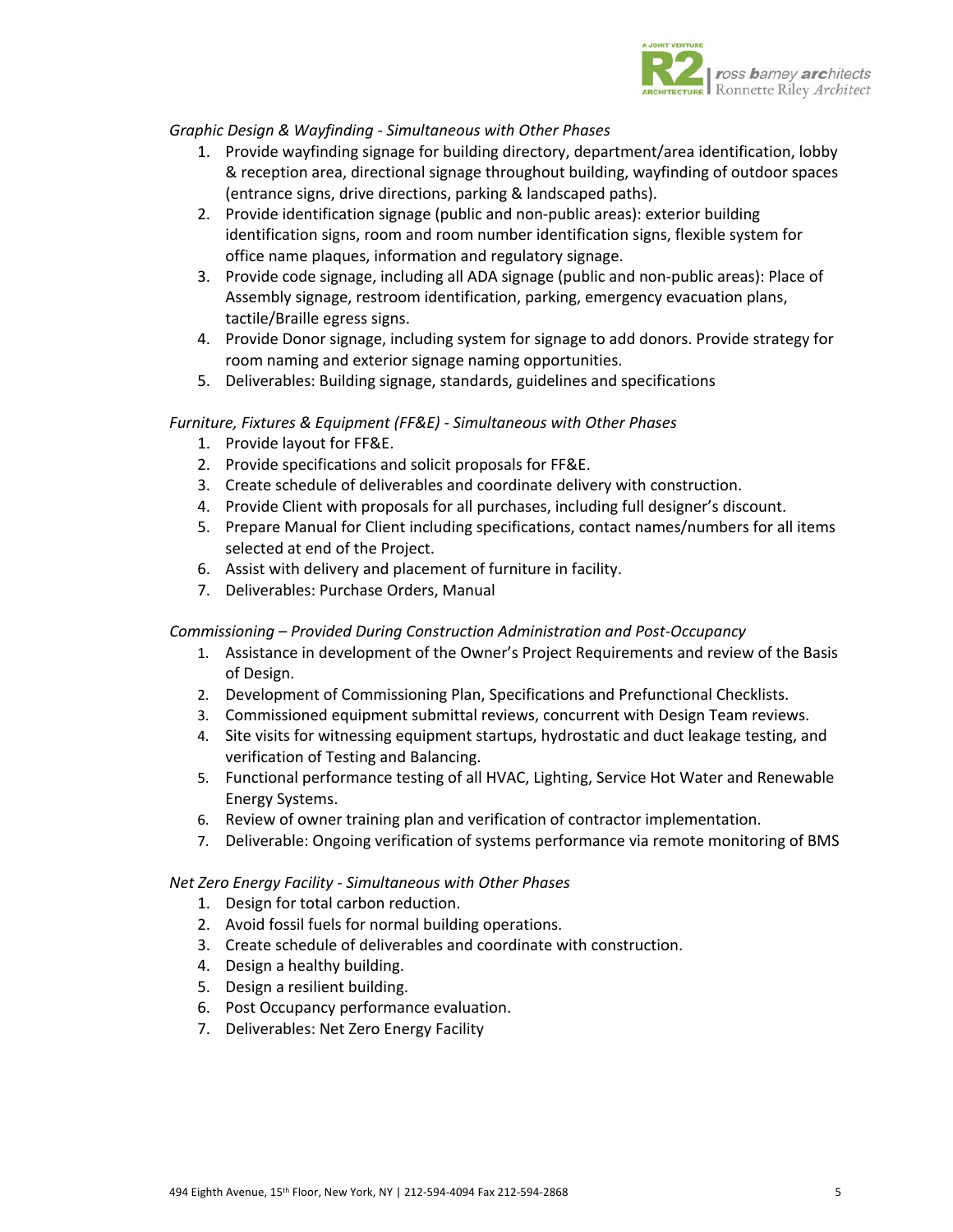

# *Audiovisual (AV) - Simultaneous with Other Phases*

- 1. Audio Visual Infrastructure design
- 2. Deliverables: Audio Visual Systems design and equipment specification including the following sample spaces and systems:
	- Computer Labs
	- Flexible Classroom
	- Shared Collaboration Spaces
	- Digital Signage
	- Room Scheduling displays for Conference Rooms and other spaces.

# *Information Technology (IT) - Simultaneous with Other Phases*

- 1. IT Structured Cabling System for data, voice, and video cabling, including backbone and horizontal cabling, cable pathways, and telecommunications grounding in accordance with applicable ANSI/TIA standards and as required by the Architectural program and coordinated with the campus standards.
- 2. Telecommunications Rooms (TRs) where required based on the Architectural program and cable distance limitations.
- 3. Equipment part plan layouts and rack elevation drawings.
- 4. Pathways designed to 5'-0" outside the building for interconnection to Communications Service Provider facilities or campus infrastructure.
- 5. Cable Television (CATV) distribution.
- 6. Deliverables: IT Distribution

# *Security - Simultaneous with Other Phases*

- 1. Access Control System.
- 2. Video Surveillance (CCTV).
- 3. Intrusion Detection.
- 4. Intercom system.
- 5. Deliverable: Security System

# *Energy Analysis – Schematic Design*

- 1. Develop a block-load exploratory whole-building energy model or a detailed model of select zones to evaluate up to ten options for architectural, HVAC system and central plant options and energy systems including on-site renewables to target project energy performance goals of net-zero energy and greenhouse gas emissions goals.
- 2. Develop an ASHRAE 90.1 baseline model.
- 3. Coordinate life-cycle cost analysis for up to five (5) EEMs. Capital cost, maintenance cost, discount rate, inflation, and utility rates to be provided by others.
- 4. Recommend an energy budget for building end uses that correspond to net zero energy with the PV array.
- *5.* Deliverable: Energy Analysis memo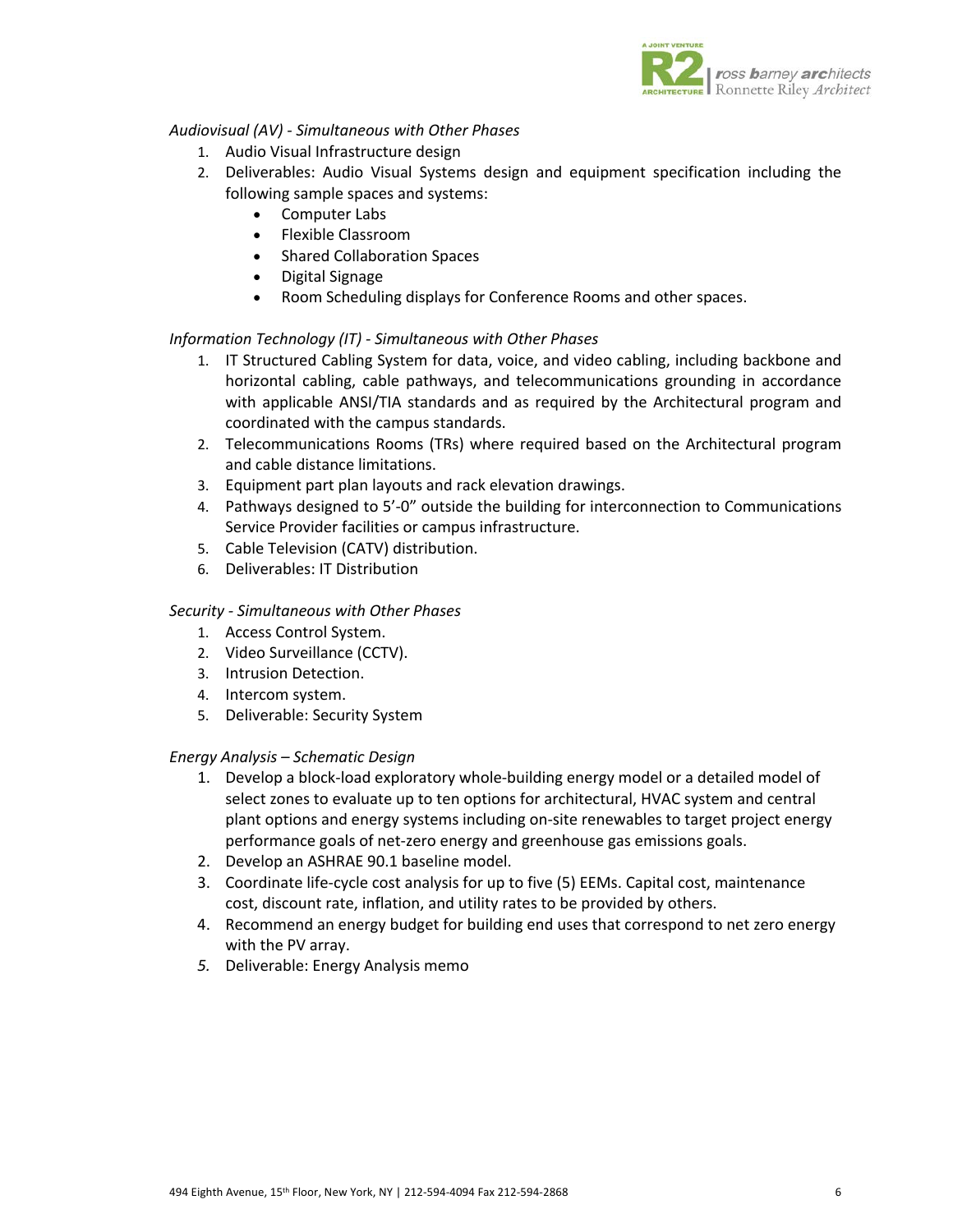

# *Energy Analysis – Design Development Phase*

- 1. During the first half of design development phase, develop two detailed building energy models: the Baseline ASHRAE 90.1–compliant whole-building model and the Proposed design whole-building model.
- 2. Coordinate with the design team to confirm appropriate building occupancy schedules and other assumptions.
- 3. Evaluate up to ten individual or cumulative energy efficiency measures (EEMs) to improve building performance and align project design with the net zero energy goal.
- 4. Deliverable: Energy Analysis report with detailed appendix of modeling assumptions

# *Energy Analysis – Construction Documents & Construction Administration Phases*

- 1. Update the Baseline and Proposed design building energy models once during construction documentation to assess net-zero energy goal.
- 2. Provide final revision to the Baseline and Proposed design building energy models. Revisions to be based on 100% construction documents or bid documents, to be determined by Atelier Ten.
- *3.* Deliverable: Final Energy Analysis report

## *Site/Civil/Survey/Transportation – Simultaneous with Other Phases*

- 1. Survey site.
- 2. Design parking lot geometry.
- 3. Design drainage and grading.
- 4. Prepare Stormwater Pollution Plan (SWPPP).
- 5. Analyze vehicular turning movements.
- 6. Recommend traffic control systems.
- 7. Prepare any associated traffic studies.
- 8. Deliverables: Detailed drawings of parking, drive aisles and stormwater management areas; final grading plan; Final site plan and traffic control systems

## *Food Service - Simultaneous with Other Phases*

- 1. Interview kitchen staff and food pantry personnel to understand their culture and needs to define the objectives for food service.
- 2. Prepare floor plan and equipment plan.
- 3. Design strategic placement of equipment to achieve labor efficiency.
- 4. Include flexibility in design, as trends evolve frequently.
- 5. Deliverables: Kitchen and Food Pantry

### **Basic Services Fee**

Our fee is determined by the Scope of Work, budget and time frame. For your project we estimate our fee for various tasks to be broken down as per the following:

We estimate our fee for the services typically included in the American Institute of Architects (AIA) Contract (architect, MEP engineer, structural engineer and cost estimator) for a construction cost estimated at \$800 - \$1,000/sf, our fee for basic services would be between 5- 6% of the construction cost, including all items specified.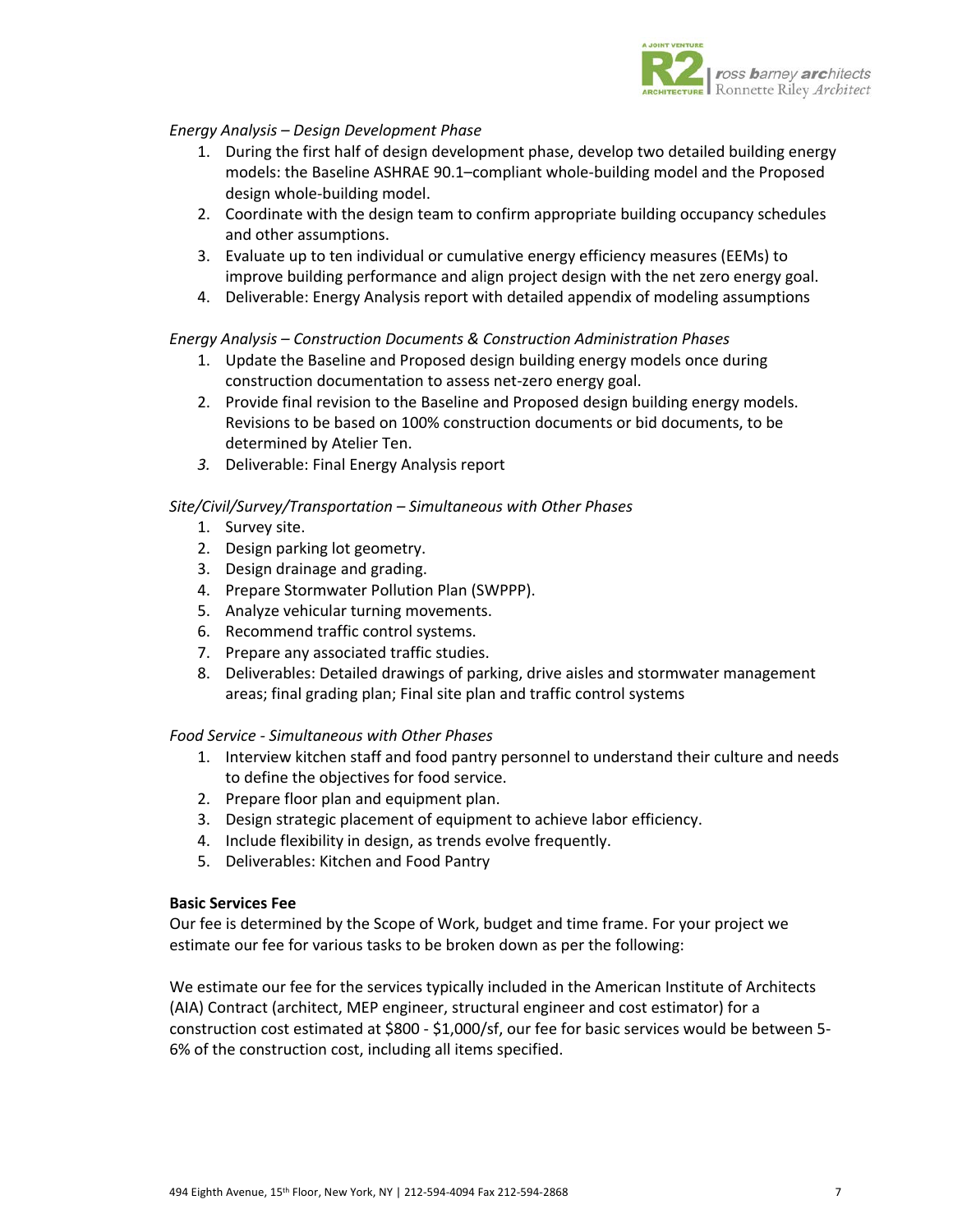

Following is a breakdown of estimated fees by stage for R2 Architecture, Kohler Ronan - MEP engineering, Silman - structural engineering and Project Cost Associates - cost estimator:

| <b>Basic Services Fees</b>         | % of |           |
|------------------------------------|------|-----------|
|                                    | Fee  | Fee       |
| <b>Schematic Design</b>            | 15%  | \$131,250 |
| Design Development                 | 20%  | \$175,000 |
| <b>Construction Documents</b>      | 34%  | \$297,500 |
| <b>Bidding</b>                     | 04%  | \$35,000  |
| <b>Construction Administration</b> | 25%  | \$218,750 |
| Post Occupancy                     | 02%  | \$17,500  |
| TOTAL                              | 100% | \$875,000 |

### **Services Beyond Basic Fee**

Services beyond basic that are requested or required could be another 5% of the cost of construction. The total fee would be estimated at 10%.

## **Additional Consultant Fees Beyond Basic Services**

| Programming                             | 47,500              |
|-----------------------------------------|---------------------|
| R2 Community Outreach                   | \$35,000            |
| R2 Landscape Design                     | \$125,000 Allowance |
| R2 Signage/Wayfinding                   | $$70,000$ Allowance |
| R <sub>2</sub> FF&E                     | \$100,000 Allowance |
| Kohler Ronan Commissioning              | \$30,000            |
| Kohler Ronan Energy Model for Net Zero  | \$57,000            |
| Kohler Ronan AV/IT/Security             | \$55,000            |
| Atelier 10 Energy Analysis              | \$71,000            |
| Hirani Site/Civil/Survey/Transportation | \$104,000           |
| Romano Gatland Food Service             | \$23,500            |
| Total                                   | \$718.000           |

# **Additional Services**

All work approved by the Client but extending beyond the Scope of Work defined in the initial contract as well as design revisions made after the conclusion of the Bidding phase (which are not the fault of the Architect) will be billed as Additional Services. Additional Services will be billed as a negotiated fee or on an hourly basis.

Additional Services may include, but are not limited to:

- 1. Preparation, filing of documents and any related work for approval by government authorities other than the Planning Boards and the Building Department.
- 2. Making revisions to drawings, specifications, and other documents when such revisions are inconsistent with approvals or instructions previously given and are due to causes beyond the control of the Architect.
- 3. Making revisions to the drawings after drawings have been approved and issued for bidding.
- 4. Preparing support data and other services in connection with contractors' Change Orders or substitutions.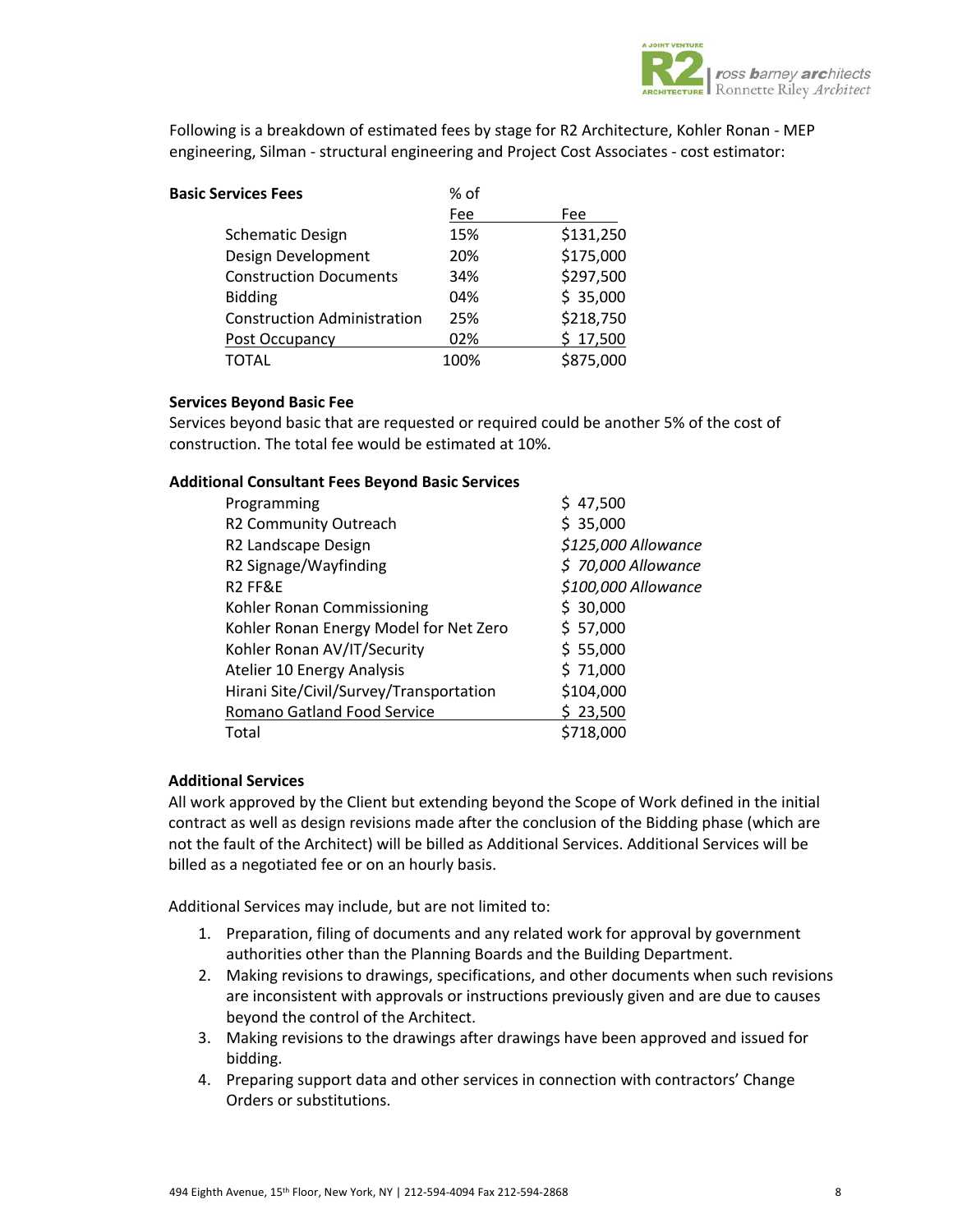

- 5. Site observation in excess of 50 on-site meetings for the duration of the Contractor's initial contracted construction period including consultants included in this proposal.
- 6. Telephone, entertainment, computer systems design, specialized lighting.
- 7. LEED design and certification.
- 8. Renderings.

### **Reimbursable Expenses**

In addition to our Basic Services Fee compensation and additional consultant fees identified in this proposal, expenditures made by us or by our consultants, specifically for the project are to be reimbursed at direct cost plus 15%.

Standard expenses include reproductions, messengers, postage, express delivery, local and longdistance travel, long distance telephone, facsimile, photography, supplies, materials and any expenditures made in the direct interest of your project.

Other Client authorized expenses may include renderings, scale models, mock-ups and samples, off-hour expenses, and fees of Special Consultants. Special Consultants shall be those required for the project but not included in the proposal. Any required consultant and engineering services may be contracted separately and directly by the Client without markups.

#### **Client Responsibilities**

- 1. Review material submitted by the Architect and respond expeditiously.
- 2. Provide available documents describing existing site conditions, including site survey.

Fees alone should not be the determining factor when selecting an Architect. We have calculated the fee based on the scope of the project and the time frame you are working with. We understand that we will be awarded based on a combination of our qualifications, fee and your budget. If our proposal has been reviewed positively, we are open to discussing the fee and schedule for your project.

Fees are payable as indicated above, plus expenses, within 20 working days of receipt of invoice and will be invoiced every 4-5 weeks. Payments not received within thirty days of the date of the invoice may impact the schedule.

If this project is terminated or significantly delayed, we shall be compensated for all services performed based on the percentage of completion up to the date we receive written notice of the change in project status.

If work on this project extends, through no fault of architect, beyond 24 months, the balance of the fee shall be due and continued services shall be considered Additional Services to be provided on an hourly basis at rates in effect at that time.

The project will progress in a linear and sequential manner, directions, and authorization by Client to proceed from one step or phase to the next will be interpreted to mean the preceding task or phase has been completed to the Client's satisfaction. If protracted duration of a phase or task in the project, or inordinate labor is spent trying to reach closure on design and cost issues due to circumstances beyond R2 Architecture's control, or unrealistic design expectation influence the project budget, then to the extent affected, the schedule and estimated compensation will be equitably adjusted.